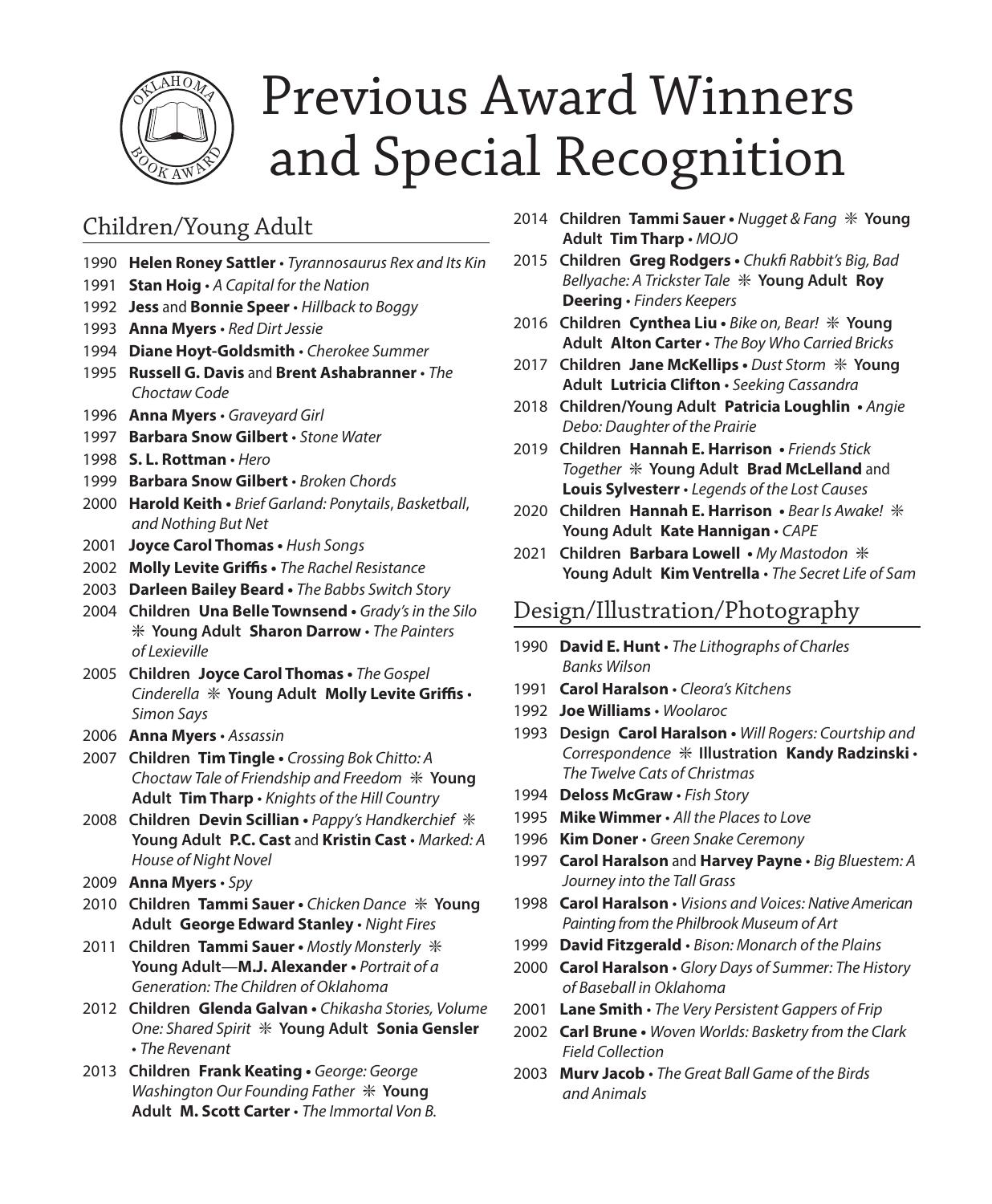- 2004 **Design Scott Horton** and **Jim Argo** *Family Album: A Centennial Pictorial of the Oklahoma Publishing Company* ❇ **Illustration Kandy Radzinski** • *S is for Sooner*
- 2005 **Carol Haralson** *A History of the Oklahoma Governor's Mansion*
- 2006 **Design Carol Haralson** *Home: Native People in the Southwest* ❇ **Illustration Jon Goodell** • *Mother, Mother, I Want Another*
- 2007 **Design Carl Brune** *OKC: Second Time Around* ❇ **Illustration Jeanne Rorex Bridges** • *Crossing Bok Chitto: A Choctaw Tale of Friendship and Freedom*
- 2008 **Design Carl Brune**, photography by **Scott Raffe •** *Oklahoma: A Portrait of America* ❇ **Illustration Kandy Radzinski** • *What Cats Want for Christmas*
- 2009 **Design Eric H. Anderson** and **Karen Hayes-Thumann**, photography by **Todd Stewart •** *Placing Memory: A Photographic Exploration of Japanese American Internment* ❇ **Illustration Kandy Radzinski** • *What Dogs Want for Christmas*
- 2010 **Design Carol Haralson**  *Willard Stone* ❇ **Illustration Kandy Radzinski** • *Where to Sleep*
- 2011 **Carol Haralson**  *Building One Fire*
- 2012 **Design Eric Anderson** *The Eugene B. Adkins Collection* ❇ **Illustration** photography by **Sanford Mauldin**, design by **Skip McKinstry** • *Ilimpa'chi' (Let's Eat!): A Chickasaw Cookbook*
- 2013 **Design Carol Haralson**, with cover by **Tony Roberts •** *The James T. Bialac Native American Art Collection* ❇ **Illustration Mike Wimmer** • *George: George Washington Our Founding Father*
- 2014 **Design Jenny Chan** and **Lisa Yelon**, photography by **Alan Karchmer** and **Joe C. Aker •** *Devon* ❇ **Illustration Jeannie Barbour** • *Chikasha Stories Volume Three: Shared Wisdom*
- 2015 **Design** book design by **Julie Rushing** and jacket design by **Anthony Roberts •** *A Legacy in Arms* ❇ **Illustration Hannah E. Harrison** • *Extraordinary Jane*
- 2016 **Design Laura Hyde** *Making Friends Was My Business* ❇ **Photography Sanford Mauldin**, book and cover design by **Corey Fetters** • *Ilittibaaimpa': Let's Eat Together! A Chickasaw Cookbook*
- 2017 **Design Douglas Miller** *4th and Boston: Heart of the Magic Empire* ❇ **Illustration Terry Widener** • *My Name is James Madison Hemings*
- 2018 **Design Laura Hyde** *The Robson Ranch: Hard Work and Family Ties* ❇ **Illustration Janet Skates** • *Marmie: A Mouse on Main Street*
- 2019 **Design** book design by **Christopher Lee**, cover design by **Steven Walker**, cover photography by **Joel Sartore**, and illustrations by **J.J. Ritchey •** *Love Can Be* ❇ **Illustration Hannah E. Harrison** • *Friends Stick Together*
- 2020 **Design** book design by **Gentry Fisher**, cover design by **Corey Fetters •** *Protecting Our People: Chickasaw Law Enforcement in Indian Territory* ❇ **Illustration Hannah E. Harrison** • *Bear Is Awake!*
- 2021 **Design Tony Roberts** *Renegades: Bruce Goff and the American School of Architecture*

#### Fiction

- 1990 **Robert Love Taylor** *The Lost Sister*
- 1991 **Linda Hogan** *Mean Spirit*
- 1992 **Robert L. Duncan** *The Serpent's Mark*
- 1993 **Rilla Askew** *Strange Business*
- 1994 **Eve Sandstrom** *Down Home Heifer Heist*
- 1995 **William Bernhardt** *Perfect Justice*
- 1996 **Billie Letts** *Where the Heart Is*
- 1997 **Stewart O'Nan** *The Names of the Dead*
- 1998 **Rilla Askew** *The Mercy Seat*
- 1999 **Billie Letts** *The Honk and Holler Opening Soon*
- 2000 **William Bernhardt** *Dark Justice*
- 2001 **Carolyn Hart** *Sugarplum Dead*
- 2002 **Douglas Kelley** *The Captain's Wife*
- 2003 **Diane Glancy** *The Mask Maker: A Novel*
- 2004 **M.K. Preston** *Song of the Bones*
- 2005 **Will Thomas** *Some Danger Involved*
- 2006 **David Kent** *The Black Jack Conspiracy*
- 2007 **Sheldon Russell** *Dreams to Dust: A Tale of the Oklahoma Land Rush*
- 2008 **Rilla Askew** *Harpsong*
- 2009 **Carolyn Wall** *Sweeping Up Glass*
- 2010 **Kirk Bjornsgaard** *Confessions of a Former Rock Star*
- 2011 **David Gerard** *God's Acre*
- 2012 **Constance Squires** *Along the Watchtower*
- 2013 **Linda McDonald** *Crimes of Redemption*
- 2014 **Jack Shakely** *Che Guevara's Marijuana and Baseball Savings and Loan*
- 2015 **Will Thomas** *Fatal Enquiry*
- 2016 **Lou Berney** *The Long and Faraway Gone*
- 2017 **Luana Ehrlich** *Three Weeks in Washington*
- 2018 **Sheldon Russell** *The Bridge Troll Murders*
- 2019 **Lou Berney** *November Road*
- 2020 **Mary Anna Evans** *Catacombs*
- 2021 **Aaron Gwyn** *All God's Children*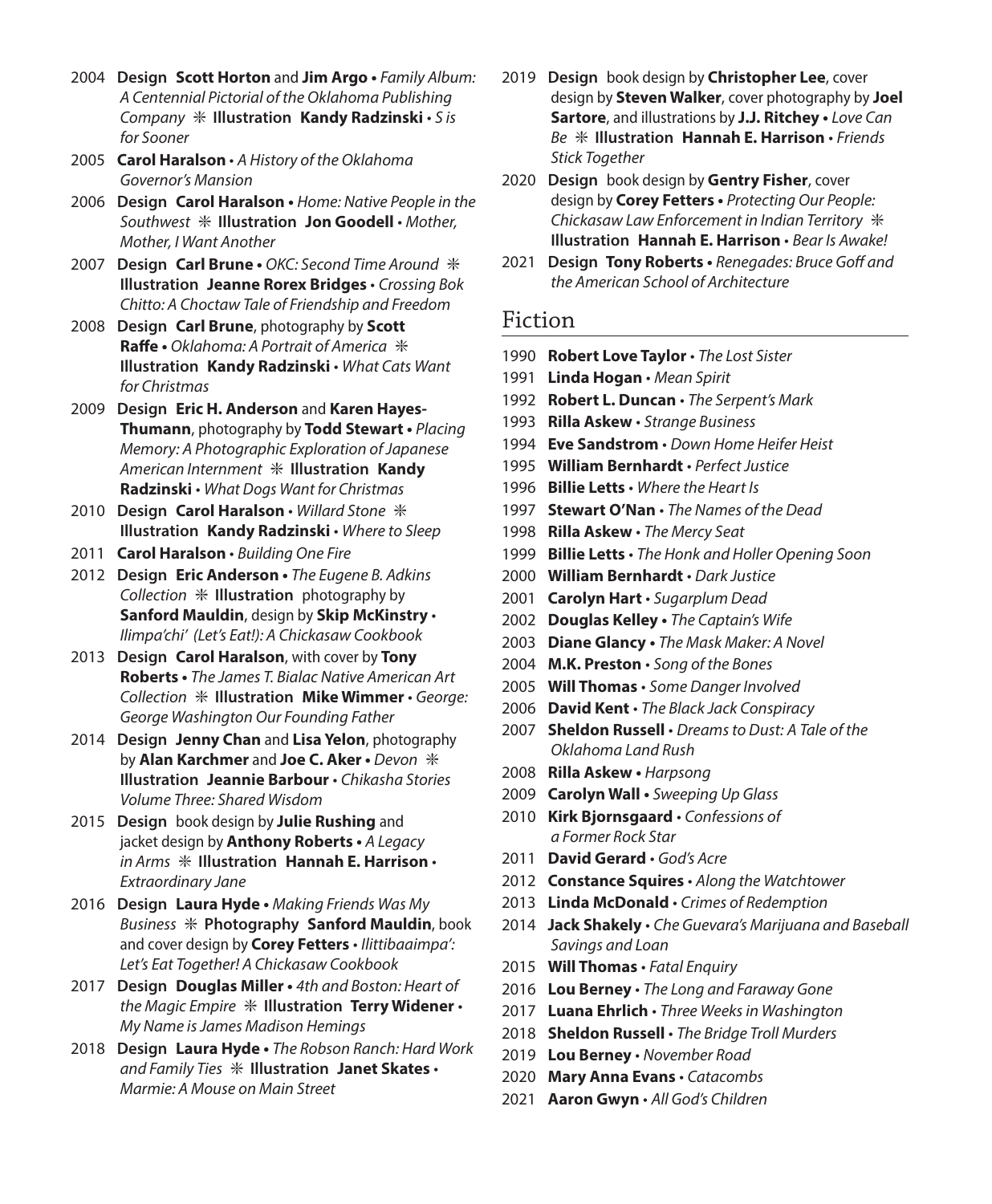## Non-Fiction

- 1990 **Leonard Leff** *Hitchcock & Selznick*
- 1991 **Carl Albert** and **Danney Goble** *Little Giant*
- 1992 **David Morgan**, **Robert England**, and **George Humphreys** • *Oklahoma Politics & Policies: Governing the Sooner State*
- 1993 **Henry Bellmon** and **Pat Bellmon** *The Life and Times of Henry Bellmon;* and **Daniel Boorstin** • *The Creators*
- 1994 **J. Brent Clark** *3rd Down and Forever*
- 1995 **Dennis McAuliffe Jr.** *The Deaths of Sybil Bolton*
- 1996 **William Paul Winchester** *A Very Small Farm*
- 1997 **Annick Smith** *Big Bluestem: A Journey Into the Tall Grass*
- 1998 **John Hope Franklin** and **John Whittington Franklin**, Editors • *My Life and an Era: The Autobiography of Buck Colbert Franklin*
- 1999 **Bob Burke** *From Oklahoma to Eternity: The Life of Wiley Post and the Winnie Mae*
- 2000 **Michael Wallis** *The Real Wild West: The 101 Ranch and the Creation of the American West*
- 2001 **David LaVere** *Contrary Neighbors: Southern Plains and Removed Indians in Indian Territory*
- 2002 **Lydia L. Wyckoff**, Editor *Woven Worlds: Basketry from the Clark Field Collection*
- 2003 **Michael A. Mares** *A Desert Calling: Life in a Forbidding Landscape*
- 2004 **Eric R. Pianka** and **Laurie J. Vitt** *Lizards: Windows to the Evolution of Diversity*
- 2005 **Ed Cray** *Ramblin' Man: The Life and Times of Woody Guthrie*
- 2006 **Timothy Egan** *The Worst Hard Time*
- 2007 **Charles Robert Goins** and **Danney Goble** *Historical Atlas of Oklahoma, Fourth Edition*
- 2008 **Nancy Isenberg** *Fallen Founder: The Life of Aaron Burr*
- 2009 **Linda Peavy** and **Ursula Smith**  *Full Court Quest: The Girls from Shaw Indian School, Basketball Champions of the World*
- 2010 **Randy Ramer**, **Carole Klein**, **Kimberly Roblin**, **Eric Singleton**, **Anne Morand**, **Gary Moore**, and **April Miller** • *Thomas Gilcrease*
- 2011 **S. C. Gwynne**  *Empire of the Summer Moon: Quanah Parker and the Rise and Fall of the Comanches, the Most Powerful Indian Tribe in American History*
- 2012 **Daniel Blake Smith** *An American Betrayal: Cherokee Patriots and the Trail of Tears*
- 2013 **W.K. Stratton** *Floyd Patterson: The Fighting Life of Boxing's Invisible Champion*
- 2014 **Mary Jane Warde** *When the Wolf Came: The Civil War and the Indian Territory*
- 2015 **Cheryl Elizabeth Brown Wattley** *A Step Toward Brown v. Board of Education: Ada Lois Sipuel Fisher and Her Fight to End Segregation*
- 2016 **Holly Bailey** *The Mercy of the Sky*
- 2017 **Rusty Williams** *The Red River Bridge War: A Texas-Oklahoma Border Battle*
- 2018 **David Grann** *Killers of the Flower Moon: The Osage Murders and the Birth of the FBI*
- 2019 **Robert L. Dorman** *Alfalfa Bill: A Life in Politics*
- 2020 **Randy Krehbiel** *Tulsa 1921: Reporting a Massacre*
- 2021 **David W. Levy** *Breaking Down Barriers: George McLaurin and the Struggle to End Segregated Education*

#### Poetry

- 1990 **William Kistler** *The Elizabeth Sequence*
- 1992 **Carol Hamilton** *Once the Dust*
- 1993 **Jim Barnes** *The Sawdust War*
- 1994 **Carter Revard** *An Eagle Nation*
- 1995 **Joy Harjo** *The Woman Who Fell from the Sky*
- 1996 **Francine Ringold** *The Trouble with Voices*
- 1997 **Renata Treitel** translation of Rosita Copioli's *The Blazing Lights of the Sun*
- 1998 **Betty Shipley** *Somebody Say Amen*
- 1999 **Mark Cox** *Thirty-Seven Years from the Stone*
- 2000 **N. Scott Momaday** *In the Bear's House*
- 2001 **Carolyne Wright** *Seasons of Mangoes and Brainfire*
- 2002 **Ivy Dempsey** *The Scent of Water: New and Selected Poems*
- 2003 **Joy Harjo** *How We Became Human: New and Selected Poems*
- 2004 **Laura Apol** *Crossing the Ladder of Sun*
- 2005 **Francine Ringold** *Still Dancing*
- 2006 **Leanne Howe** *Evidence of Red*
- 2007 **Carl Sennhenn** *Travels Through Enchanted Woods*
- 2008 **Sandra Soli** *What Trees Know*
- 2009 **Nathan Brown** *Two Tables Over*
- 2010 **Jeanetta Calhoun Mish** *Work is Love Made Visible: Poetry and Family Photographs*
- 2011 **Benjamin Myers**  *Elegy for Trains*
- 2012 **Joe Dale Tate Nevaquaya** *Leaving Holes & Selected New Writings*
- 2013 **Carl Sennhenn** *Nocturnes and Sometimes, Even I*
- 2014 **Yvonne Carpenter**, **Nancy Goodwin**, **Catherine McCraw**, **Clynell Reinschmiedt**, and **Carol Waters** • *Red Dirt Roads*
- 2015 **Jessica Isaacs** *Deep August*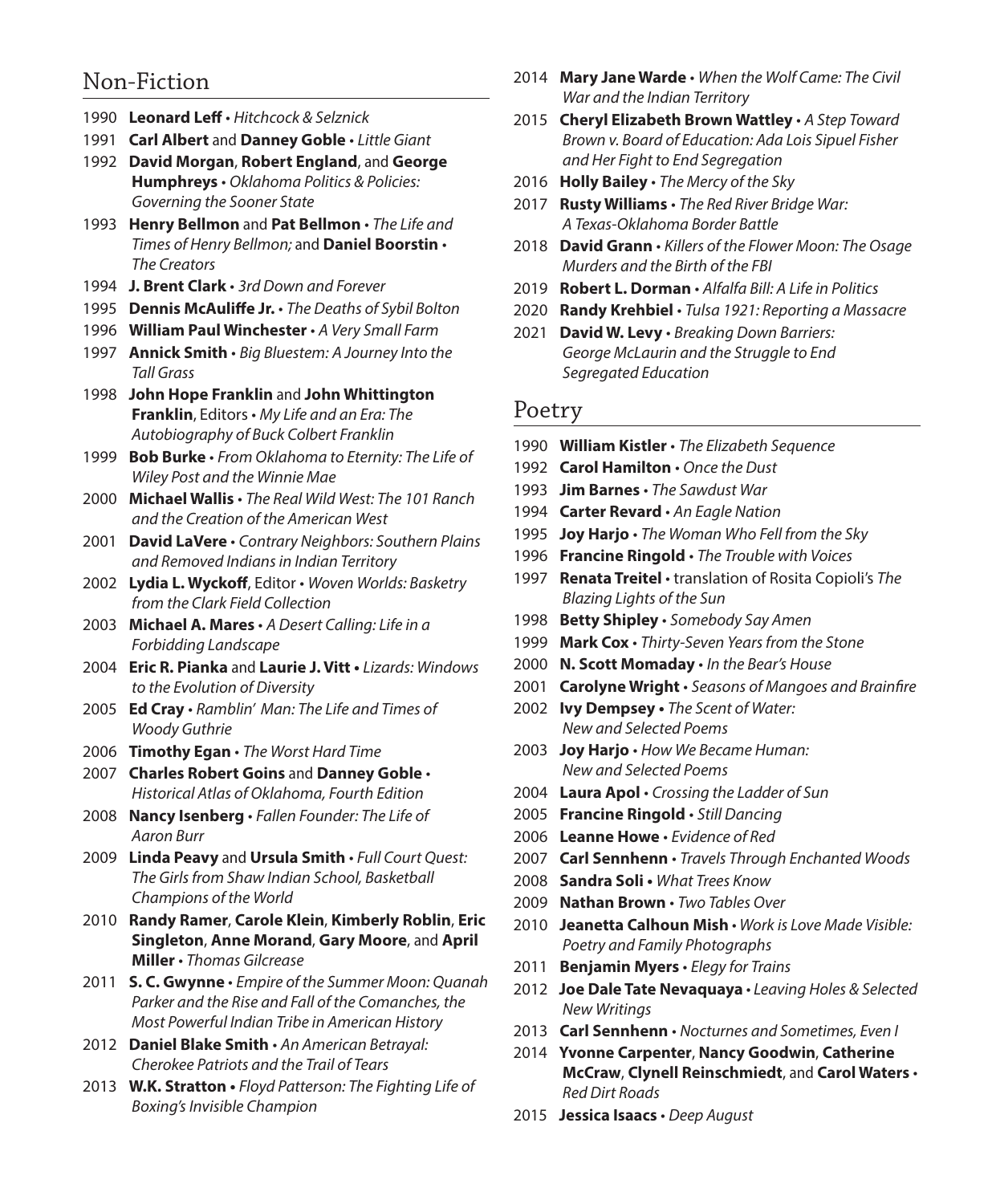- 2016 **Loren Graham** *Places I Was Dreaming*
- 2017 **Sly Alley** *Strong Medicine*
- 2018 **Ron Wallace** *Renegade (and Other Poems)*
- 2019 **Laura Apol** *Nothing but the Blood*
- 2020 **Joy Harjo** *An American Sunrise*
- 2021 **Linda Hogan** *A History of Kindness*

## Gibson Lifetime Achievement Award

- 1990 **Daniel Boorstin**—Librarian of Congress Emeritus— Tulsa
- 1991 **Tony Hillerman**—award-winning mystery writer native of Sacred Heart
- 1992 **Savoie Lottinville**—Director of the University of Oklahoma Press for 30 years
- 1993 **Harold Keith**—Newbery Award winning children's author—Norman
- 1994 **N. Scott Momaday**—Pulitzer Prize winning Kiowa author—native of Lawton
- 1995 **R.A. Lafferty**—Hugo Award winning author—Tulsa
- 1996 **John Hope Franklin**—historian—native of Rentiesville
- 1997 **S.E. Hinton**—author of young adult novels—Tulsa
- 1998 **Jack Bickham**—novelist, teacher, and journalist— Norman
- 1999 **Michael Wallis**—historian and biographer—Tulsa
- 2000 **Bill Wallace**—writer of novels for young people— Chickasha
- 2001 **Joyce Carol Thomas**—children and adult fiction author, and playwright—native of Ponca City
- 2002 *World Literature Today*—The University of Oklahoma, Norman
- 2003 **Joy Harjo**—poet and member of the Muscogee Nation—native of Tulsa
- 2004 **Carolyn Hart**—award-winning mystery writer— Oklahoma City
- 2005 **C.J. Cherryh**—Hugo Award winning author— Oklahoma City
- 2006 **Bob Burke**—Oklahoma historian—Oklahoma City
- 2007 **Clifton Taulbert**—award-winning author—Tulsa
- 2008 **David Dary**—award-winning author—Norman
- 2009 **Robert J. Conley**—Cherokee author—native of Cushing
- 2010 **David G. Fitzgerald**—award-winning photographer—Oklahoma City
- 2011 **Rilla Askew**—novelist—native of Sans Bois Mountains
- 2012 **Anna Myers**—author of young adult novels— Chandler
- 2014 **Alvin O. Turner**—educator, historian, author, and poet—Norman
- 2015 **Rennard Strickland**—author, historian, and legal scholar—Norman
- 2016 **Diane Glancy**—poet, author, and playwright— Tulsa
- 2017 **Dr. George Henderson**—educator and author— Norman
- 2018 **Tim Tingle**—author, storyteller, and performer member Choctaw Nation of Oklahoma
- 2019 **Wiliam Bernhardt**—award-winning author— Choctaw
- 2020 No awards program due to COVID-19 epedemic.
- 2021 **Hannibal B. Johnson**—author and historian—Tulsa

#### Ralph Ellison Award

- 1995 **Ralph Ellison**—National Book Award winner— Oklahoma City
- 1997 **Angie Debo**—"First Lady of Oklahoma History"— Marshall
- 1999 **Melvin Tolson**—poet, journalist, and dramatist— **Langston**
- 2000 **Jim Thompson**—novelist and screenwriter— Anadarko
- 2002 **John Berryman**—poet, biographer, and editor— McAlester
- 2004 **Lynn Riggs**—playwright and screenwriter— Claremore
- 2005 **Woody Guthrie**—author, illustrator, and songwriter—Okemah
- 2006 **John Joseph Mathews**—Osage novelist and historian—Pawhuska
- 2007 **Muriel Wright**—acclaimed Oklahoma historian— Oklahoma City
- 2008 **Danney Glenn Goble**—acclaimed Oklahoma historian—Tulsa
- 2010 **Stan Hoig**—author, journalist, and historian— Edmond
- 2013 **Alexander Lawrence Posey**, poet, journalist, and essayist—Eufaula
- 2016 **Dr. H. Wayne Morgan**, author and historian— Norman
- 2017 **Ralph Marsh**, newspaperman, award-winning magazine writer, and author—Okemah

## Lynn McIntosh Award for Excellence

Formerly the Directors Award, presented by the Awards Committee for works of special merit

2013 **Billie Letts**—novelist—Tulsa